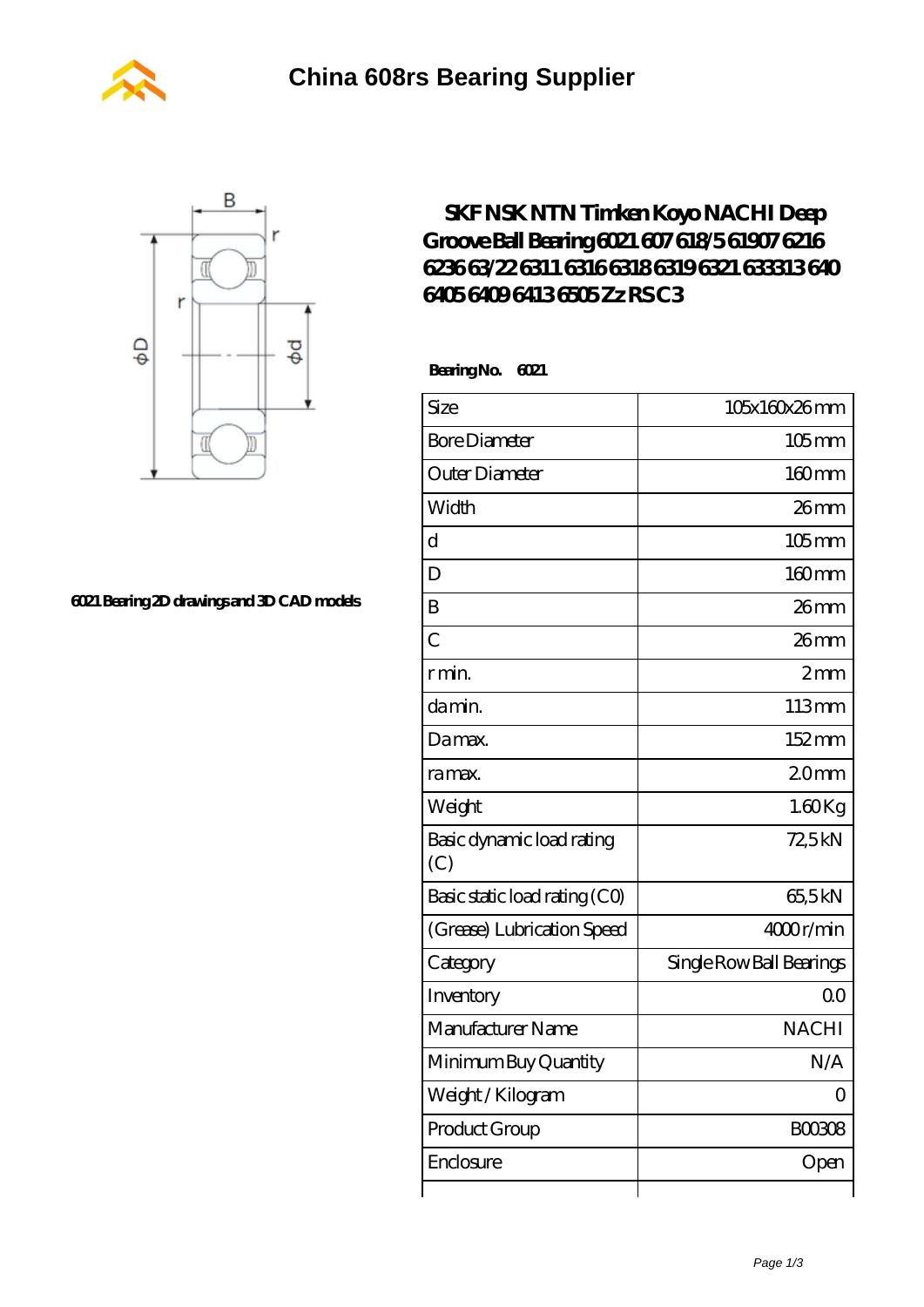

## **[China 608rs Bearing Supplier](https://m.wanatahschool.com)**

| Precision Class                    | ABEC 1   ISO PO                                                                                                                                                                                                              |
|------------------------------------|------------------------------------------------------------------------------------------------------------------------------------------------------------------------------------------------------------------------------|
| Maximum Capacity / Filling<br>Slot | No                                                                                                                                                                                                                           |
| Rolling Element                    | <b>Ball Bearing</b>                                                                                                                                                                                                          |
| Snap Ring                          | No                                                                                                                                                                                                                           |
| <b>Internal Special Features</b>   | No                                                                                                                                                                                                                           |
| Cage Material                      | Steel                                                                                                                                                                                                                        |
| Internal Clearance                 | CO-Medium                                                                                                                                                                                                                    |
| Inch - Metric                      | Metric                                                                                                                                                                                                                       |
| Long Description                   | 105MM Bore; 160MM<br>Outside Diameter: 26MM<br>Outer Race Width; Open;<br>Ball Bearing, ABEC 1   ISO<br>PQ No Filling Slot; No Snap<br>Ring, No Internal Special<br>Features: CO-Medium<br>Internal Clearance; Steel<br>Cage |
| <b>Other Features</b>              | Deep Groove                                                                                                                                                                                                                  |
| Category                           | Single Row Ball Bearing                                                                                                                                                                                                      |
| <b>UNSPSC</b>                      | 31171504                                                                                                                                                                                                                     |
| Harmonized Tariff Code             | 8482.105068                                                                                                                                                                                                                  |
| Noun                               | Bearing                                                                                                                                                                                                                      |
| Keyword String                     | Ball                                                                                                                                                                                                                         |
| Manufacturer URL                   | http://www.nachiamerica.c<br>om                                                                                                                                                                                              |
| Outer Race Width                   | 1.024 Inch   26 Millimeter                                                                                                                                                                                                   |
| Outside Diameter                   | 6.299 Inch   160 Millimeter                                                                                                                                                                                                  |
| Bore                               | 4.134 Inch   105 Millimeter                                                                                                                                                                                                  |
| Inner Race Width                   | OInch   OMillimeter                                                                                                                                                                                                          |
| Bore Type                          | Cylindrical Bore                                                                                                                                                                                                             |
| Configuration                      | Single Row                                                                                                                                                                                                                   |
| <b>Bore Size</b>                   | $105$ mm                                                                                                                                                                                                                     |
| Width                              | $26 \text{mm}$                                                                                                                                                                                                               |
| Fillet Radius/Chamfer              | $2 \text{mm}$                                                                                                                                                                                                                |
|                                    |                                                                                                                                                                                                                              |